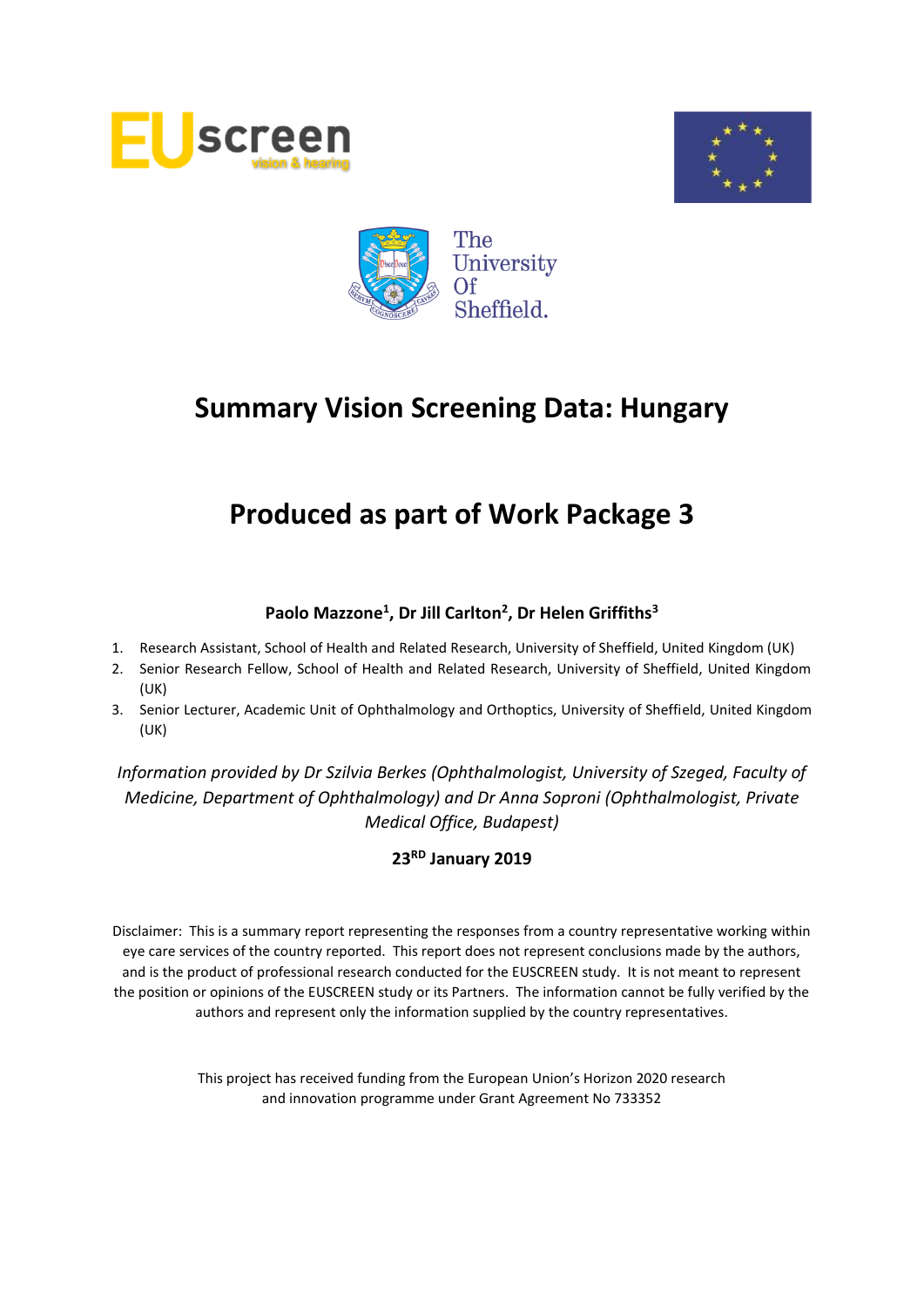| screen |
|--------|
|--------|



## **Contents**

| $\mathbf 1$ |     | <b>Glossary of Terms: Vision Screening</b>  |    |  |  |  |  |  |  |
|-------------|-----|---------------------------------------------|----|--|--|--|--|--|--|
| 2           |     | Abbreviations                               |    |  |  |  |  |  |  |
| 1           |     | Population and Healthcare Overview          |    |  |  |  |  |  |  |
| 4           |     | Vision Screening Commissioning and Guidance |    |  |  |  |  |  |  |
| 5           |     | Screening programme                         |    |  |  |  |  |  |  |
|             | 5.1 | Vision screening - Preterm babies           | 4  |  |  |  |  |  |  |
|             | 5.2 | Vision screening - Birth to 3 months        | 4  |  |  |  |  |  |  |
|             | 5.3 | Vision screening - 3 months to 36 months    | 5  |  |  |  |  |  |  |
|             | 5.4 | Vision screening - 36 months to 7 years     | 5  |  |  |  |  |  |  |
| 6           |     | <b>Automated Screening</b>                  | 9  |  |  |  |  |  |  |
| 7           |     | Provision for Visually Impaired             | 10 |  |  |  |  |  |  |
| 8           |     | Knowledge of existing screening programme   | 11 |  |  |  |  |  |  |
|             | 8.1 | Prevalence/Diagnosis                        | 11 |  |  |  |  |  |  |
|             | 8.2 | Coverage                                    | 11 |  |  |  |  |  |  |
|             | 8.3 | Screening evaluation                        | 11 |  |  |  |  |  |  |
|             | 8.4 | <b>Treatment success</b>                    | 11 |  |  |  |  |  |  |
| 9           |     | Costs of vision screening in children       | 12 |  |  |  |  |  |  |
|             | 9.1 | Cost of vision screening                    | 12 |  |  |  |  |  |  |
|             | 9.2 | Cost of treatment for amblyopia             | 12 |  |  |  |  |  |  |
|             | 9.3 | Cost of Treatment for strabismus            | 12 |  |  |  |  |  |  |
|             | 9.4 | Cost of treatment for cataract              | 13 |  |  |  |  |  |  |
| 10          |     | References                                  | 14 |  |  |  |  |  |  |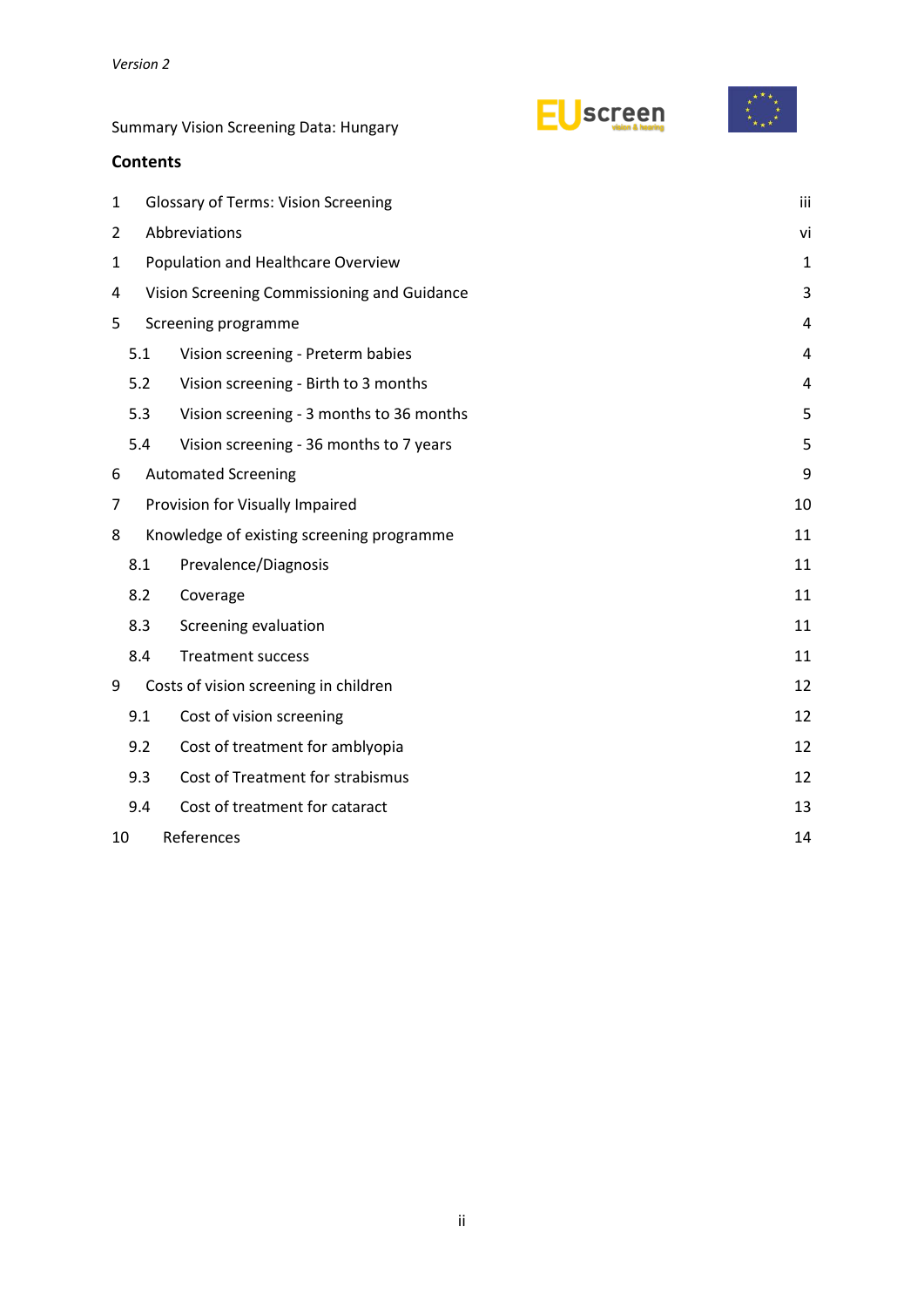



### <span id="page-2-0"></span>**1 Glossary of Terms: Vision Screening**

| <b>Abnormal test result</b> | A test result where a normal "pass" response could not be           |  |  |  |  |  |  |  |
|-----------------------------|---------------------------------------------------------------------|--|--|--|--|--|--|--|
|                             | detected under good conditions. The result on screening             |  |  |  |  |  |  |  |
|                             | equipment may indicate "no response," "fail," or "refer."           |  |  |  |  |  |  |  |
| <b>Attendance rate</b>      | The proportion of all those invited for screening that are tested   |  |  |  |  |  |  |  |
|                             | and receive a result:                                               |  |  |  |  |  |  |  |
|                             |                                                                     |  |  |  |  |  |  |  |
|                             | Invited for screening includes all those that are offered the<br>٠  |  |  |  |  |  |  |  |
|                             | screening test.                                                     |  |  |  |  |  |  |  |
|                             | Tested and receive a result could be a "pass" or "referral to<br>٠  |  |  |  |  |  |  |  |
|                             | diagnostic assessment".                                             |  |  |  |  |  |  |  |
|                             |                                                                     |  |  |  |  |  |  |  |
|                             | Attendance rate provides information on the willingness of          |  |  |  |  |  |  |  |
|                             | families to participate in screening.                               |  |  |  |  |  |  |  |
| <b>Compliance with</b>      | The percentage of those who are referred from screening to a        |  |  |  |  |  |  |  |
| referral (percentage)       | diagnostic assessment that actually attend the diagnostic           |  |  |  |  |  |  |  |
|                             | assessment.                                                         |  |  |  |  |  |  |  |
|                             |                                                                     |  |  |  |  |  |  |  |
|                             | Percentage of compliance provides information on the                |  |  |  |  |  |  |  |
|                             | willingness of families to attend the diagnostic assessment after   |  |  |  |  |  |  |  |
|                             | referral from screening.                                            |  |  |  |  |  |  |  |
| Coverage                    | The proportion of those eligible for screening that are tested and  |  |  |  |  |  |  |  |
|                             | receive a result:                                                   |  |  |  |  |  |  |  |
|                             |                                                                     |  |  |  |  |  |  |  |
|                             | Eligible for screening includes those within the population that    |  |  |  |  |  |  |  |
|                             | are covered under the screening or health care programme.           |  |  |  |  |  |  |  |
|                             | Tested and receive a result could be a "pass" or "refer to          |  |  |  |  |  |  |  |
|                             | diagnostic assessment".                                             |  |  |  |  |  |  |  |
|                             |                                                                     |  |  |  |  |  |  |  |
|                             | Factors such as being offered screening, willingness to             |  |  |  |  |  |  |  |
|                             | participate, missed screening, ability to complete the screen, and  |  |  |  |  |  |  |  |
|                             | ability to document the screening results will influence the        |  |  |  |  |  |  |  |
|                             | coverage.                                                           |  |  |  |  |  |  |  |
| <b>False negatives</b>      | The percentage of children with a visual deficit (defined by the    |  |  |  |  |  |  |  |
|                             | target condition) that receive a result of "pass" during screening. |  |  |  |  |  |  |  |
|                             |                                                                     |  |  |  |  |  |  |  |
|                             | Example: If 100 children with visual deficit are screened, and 1    |  |  |  |  |  |  |  |
|                             |                                                                     |  |  |  |  |  |  |  |
|                             | child passes the screening, the percentage of false negatives is    |  |  |  |  |  |  |  |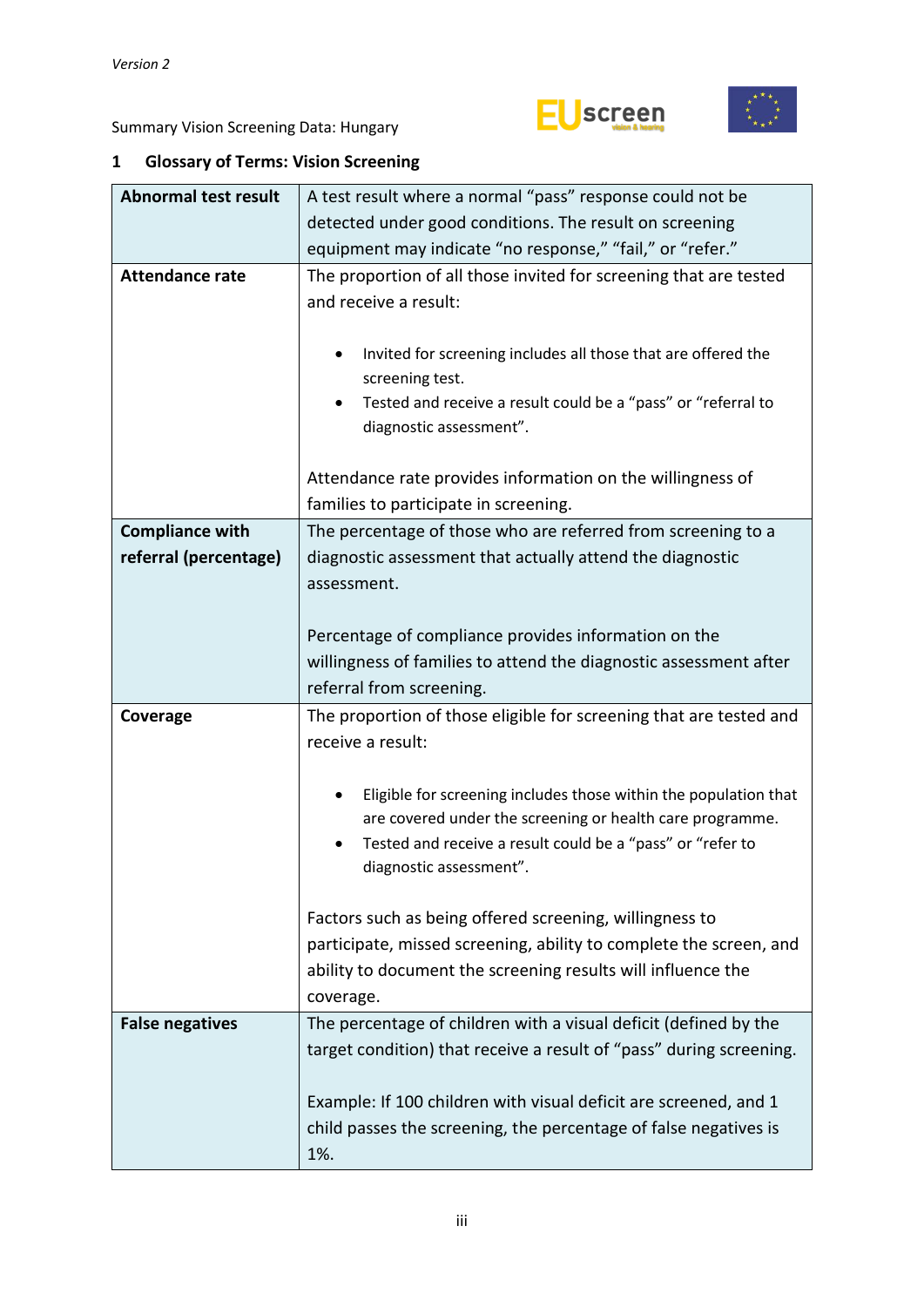



| <b>False positives</b>       | The percentage of children with normal vision that are referred                                                      |
|------------------------------|----------------------------------------------------------------------------------------------------------------------|
|                              | from screening to a diagnostic assessment.                                                                           |
| <b>Guidelines</b>            | Recommendations or instructions provided by an authoritative                                                         |
|                              | body on the practice of screening in the country or region.                                                          |
| <b>Vision screening</b>      | A person qualified to perform vision screening, according to the                                                     |
| professional                 | practice in the country or region.                                                                                   |
| <b>Inconclusive test</b>     | A test result where a normal "pass" response could not be                                                            |
| result                       | detected due to poor test conditions or poor cooperation of the                                                      |
|                              | child.                                                                                                               |
| <b>Invited for screening</b> | Infants/children and their families who are offered screening.                                                       |
| <b>Outcome of vision</b>     | An indication of the effectiveness or performance of screening,                                                      |
| screening                    | such as a measurement of coverage rate, referral rate, number of                                                     |
|                              | children detected, etc.                                                                                              |
| Untreated amblyopia          | Those children who have not received treatment for amblyopia                                                         |
|                              | due to missed screening or missed follow-up appointment.                                                             |
| Persistent amblyopia         | Amblyopia that is missed by screening, or present after the child                                                    |
|                              | has received treatment.                                                                                              |
| <b>Positive predictive</b>   | The percentage of children referred from screening who have a                                                        |
| value                        | confirmed vision loss.                                                                                               |
|                              |                                                                                                                      |
|                              | For example, if 100 babies are referred from screening for                                                           |
|                              | diagnostic assessment and 10 have normal vision and 90 have a                                                        |
|                              | confirmed visual defect, the positive predictive value would be                                                      |
|                              | 90%.                                                                                                                 |
| <b>Prevalence</b>            | The percentage or number of individuals with a specific disease                                                      |
|                              | or condition. Prevalence can either be expressed as a percentage                                                     |
|                              | or as a number out of 1000 individuals within the same                                                               |
|                              | demographic.                                                                                                         |
| Programme                    | An organised system for screening, which could be based                                                              |
|                              | nationally, regionally or locally.                                                                                   |
| Protocol                     | Documented procedure or sequence for screening, which could                                                          |
|                              | include which tests are performed, when tests are performed,                                                         |
|                              | procedures for passing and referring, and so forth.                                                                  |
| <b>Quality assurance</b>     | A method for checking and ensuring that screening is functioning<br>adequately and meeting set goals and benchmarks. |
| Referral criteria            | A pre-determined cut-off boundary for when a child should be                                                         |
|                              |                                                                                                                      |
|                              | re-tested or seen for a diagnostic assessment.                                                                       |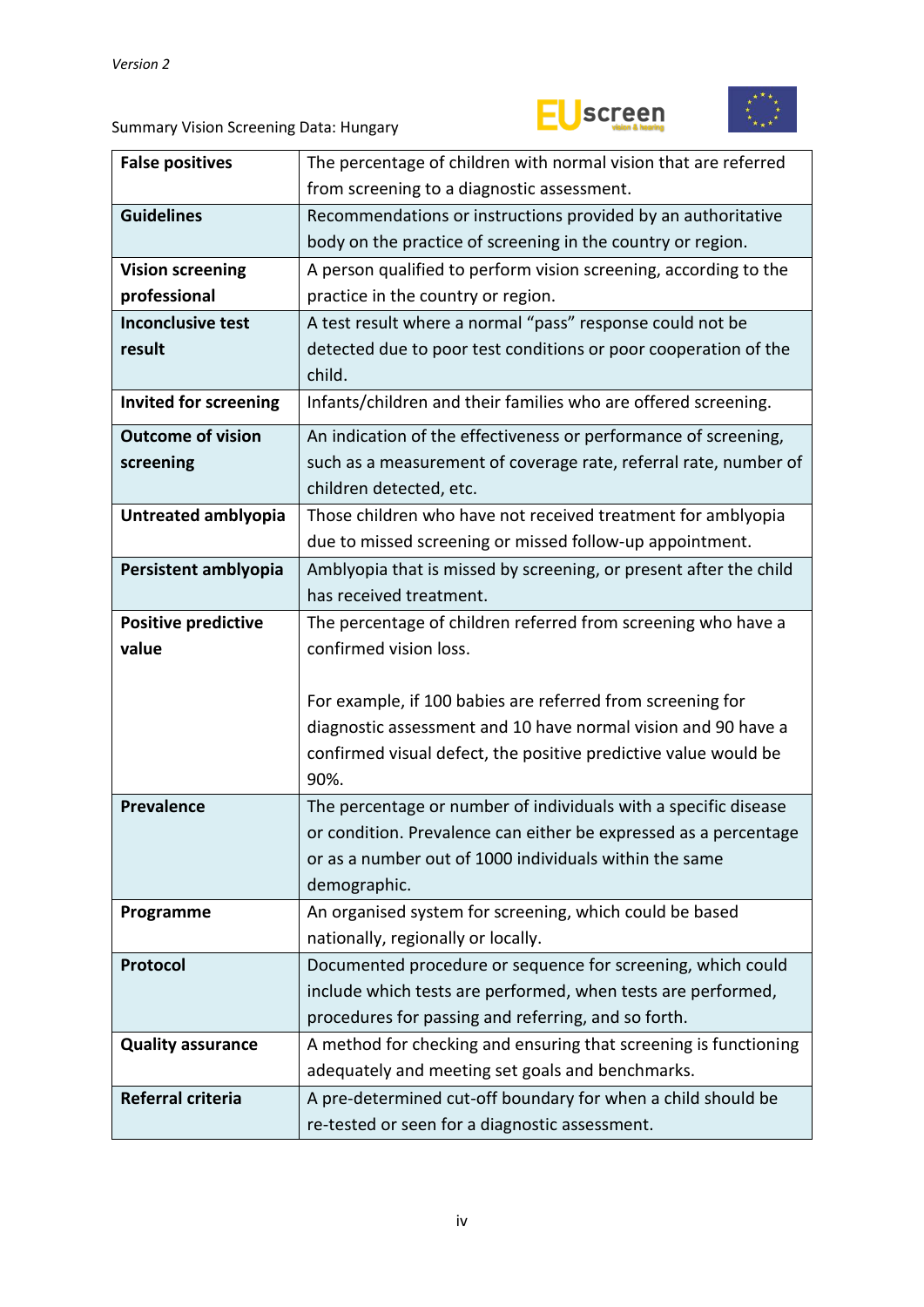



| <b>Risk babies / Babies</b> | All infants that are considered to be at-risk or have risk-factors |  |  |  |  |  |
|-----------------------------|--------------------------------------------------------------------|--|--|--|--|--|
| at-risk                     | for vision defects/ophthalmic pathology according to the           |  |  |  |  |  |
|                             | screening programme.                                               |  |  |  |  |  |
|                             | Two common risk factors are admission to the neonatal-intensive    |  |  |  |  |  |
|                             | care unit (NICU) or born prematurely. However, other risk factors  |  |  |  |  |  |
|                             | for visual defects may also be indicated in the screening          |  |  |  |  |  |
|                             | programme.                                                         |  |  |  |  |  |
| Sensitivity                 | The percentage of children with visual defects that are identified |  |  |  |  |  |
|                             | via the screening programme.                                       |  |  |  |  |  |
|                             |                                                                    |  |  |  |  |  |
|                             | For example, if 100 babies with visual defects are tested, and 98  |  |  |  |  |  |
|                             | of these babies are referred for diagnostic assessment and 2 pass  |  |  |  |  |  |
|                             | the screening, the sensitivity is 98%.                             |  |  |  |  |  |
| <b>Specificity</b>          | The percentage of children with normal vision that pass the        |  |  |  |  |  |
|                             | screening.                                                         |  |  |  |  |  |
|                             |                                                                    |  |  |  |  |  |
|                             | For example, if 100 babies with normal vision are tested, and 10   |  |  |  |  |  |
|                             | of these babies are referred for diagnostic assessment and 90      |  |  |  |  |  |
|                             | pass the screening, the specificity is 90%.                        |  |  |  |  |  |
| <b>Target condition</b>     | The visual defect you are aiming to detect via the screening       |  |  |  |  |  |
|                             | programme.                                                         |  |  |  |  |  |
| Well, healthy babies        | Infants who are not admitted into the NICU or born prematurely     |  |  |  |  |  |
|                             | (born after a gestation period of less than 37 weeks).             |  |  |  |  |  |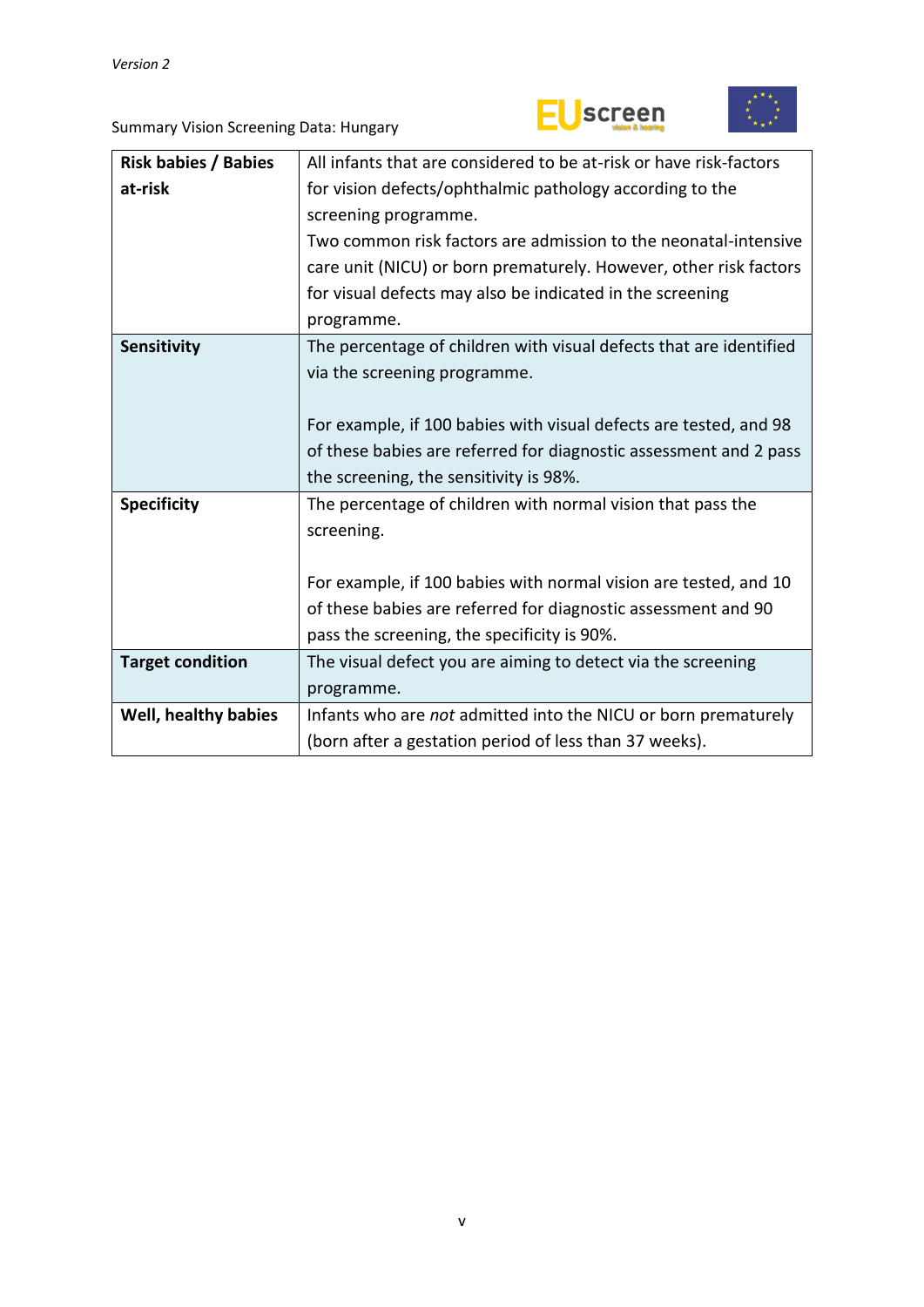**Screen** 



Summary Vision Screening Data: Hungary

#### <span id="page-5-0"></span>**2 Abbreviations**

**ACT**: Alternating Cover Test

- **AR**: Autorefraction
- **AS**: Automated Screening
- **CT**: Cover Test
- **CV**: Colour Vision
- **EI**: Eye Inspection
- **EM**: Eye Motility
- **Fix**: Fixation
- **GDP**: Gross Domestic Product
- **Hir**: Hirschberg
- **HSPOS**: Hungarian Society of Paediatric Ophthalmology and Strabismology
- **NICU**: Neonatal-intensive care unit
- **PPP**: Purchasing Power Parity
- **PR**: Pupillary Reflexes
- **RE**: Retinal Examination
- **RR**: Red Reflex Testing
- **SV**: Stereopsis
- **VA**: Visual Acuity
- **WHO**: Word Health Organisation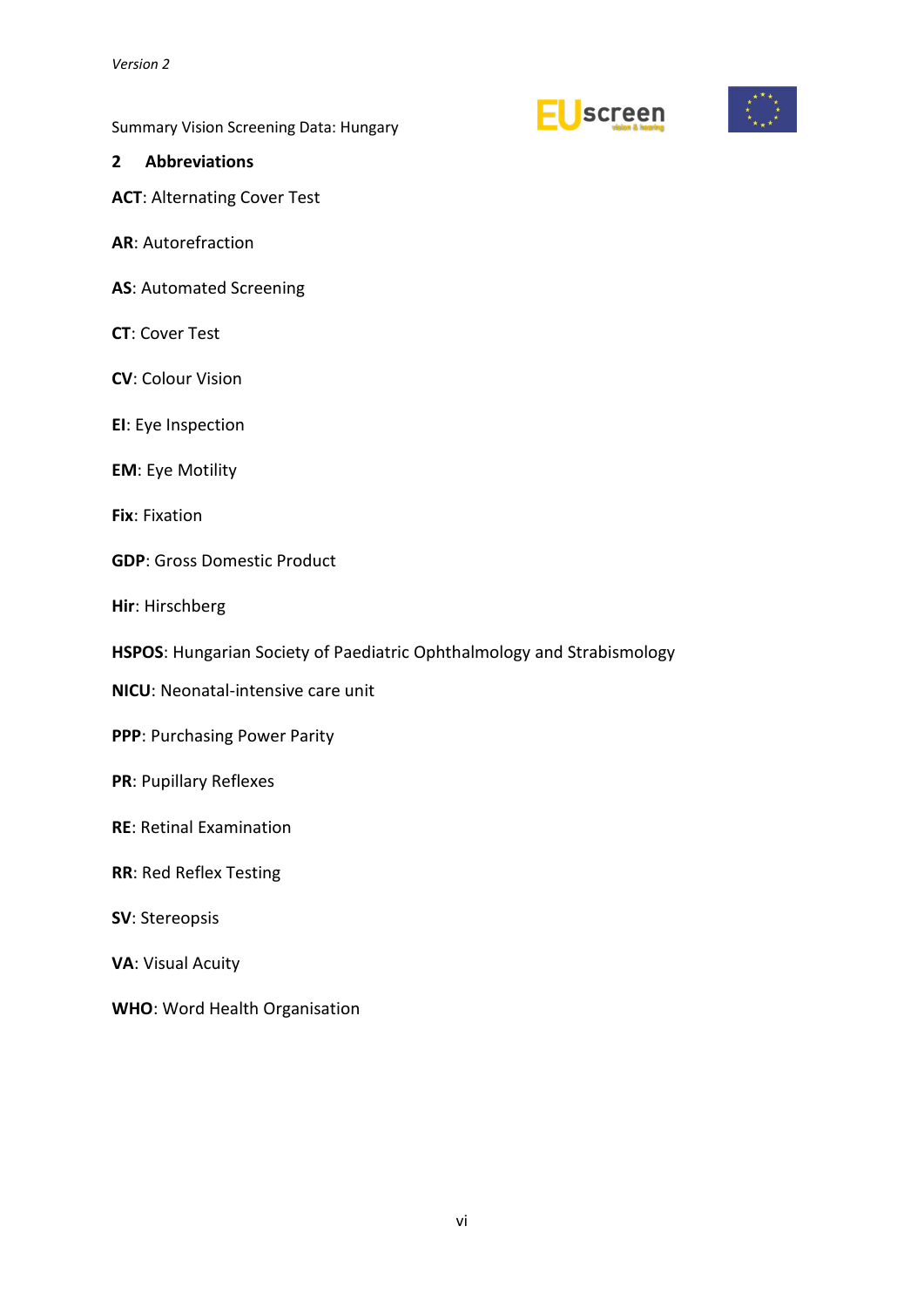



#### <span id="page-6-0"></span>**1 Population and Healthcare Overview**

The population of Hungary is 9,781,127 (World Bank, 2018a) and birth rate is estimated at 9.7 births/1,000 population in 2016 (World Bank, 2018b). The change in population and birth rate from 1960 to 2017 is shown in Figure 1, graphs A and B respectively.

Hungary has an estimated population density of 108 people per square kilometre in 2017 and this has fallen from 11 people per square kilometre in 1961 (World Bank, 2018c). In terms of healthcare facilities, the total density of hospitals in 2013 was 1.02 per 100,000 population (WHO, 2016a). Infant mortality in 2017 is estimated at 3.8 deaths/1,000 live births in total (World Bank, 2018d).

The average life expectancy in Hungary is estimated at 76 years (World Bank, 2018e), with a death rate of 13 deaths/1,000 population in 2016 (World Bank, 2018f). Hungary has a gross national income per capita (PPP int. \$, 2013) of \$21,000 (WHO, 2016b). The estimated total expenditure on health per capita in 2015 was \$1,428 (Intl \$) and the total expenditure on health in 2016 as percentage of GDP was 5.2% (OECD, 2019).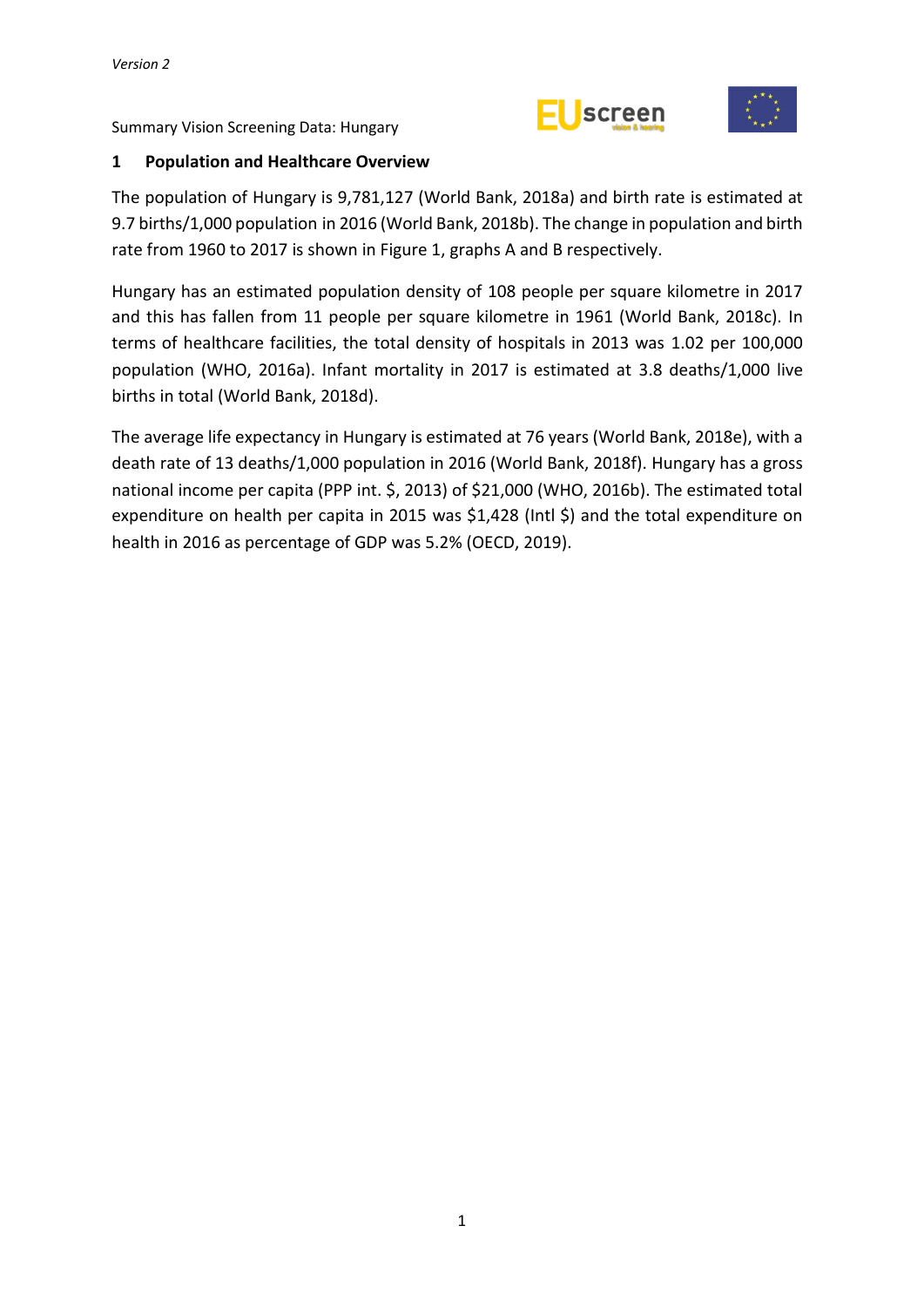Summary Vision Screening Data: Hungary





*Figure 1: Change in the Total Population and Birth Rate in Hungary between 1960 and 2017*



*Source: Information sourced from World Bank (2018)*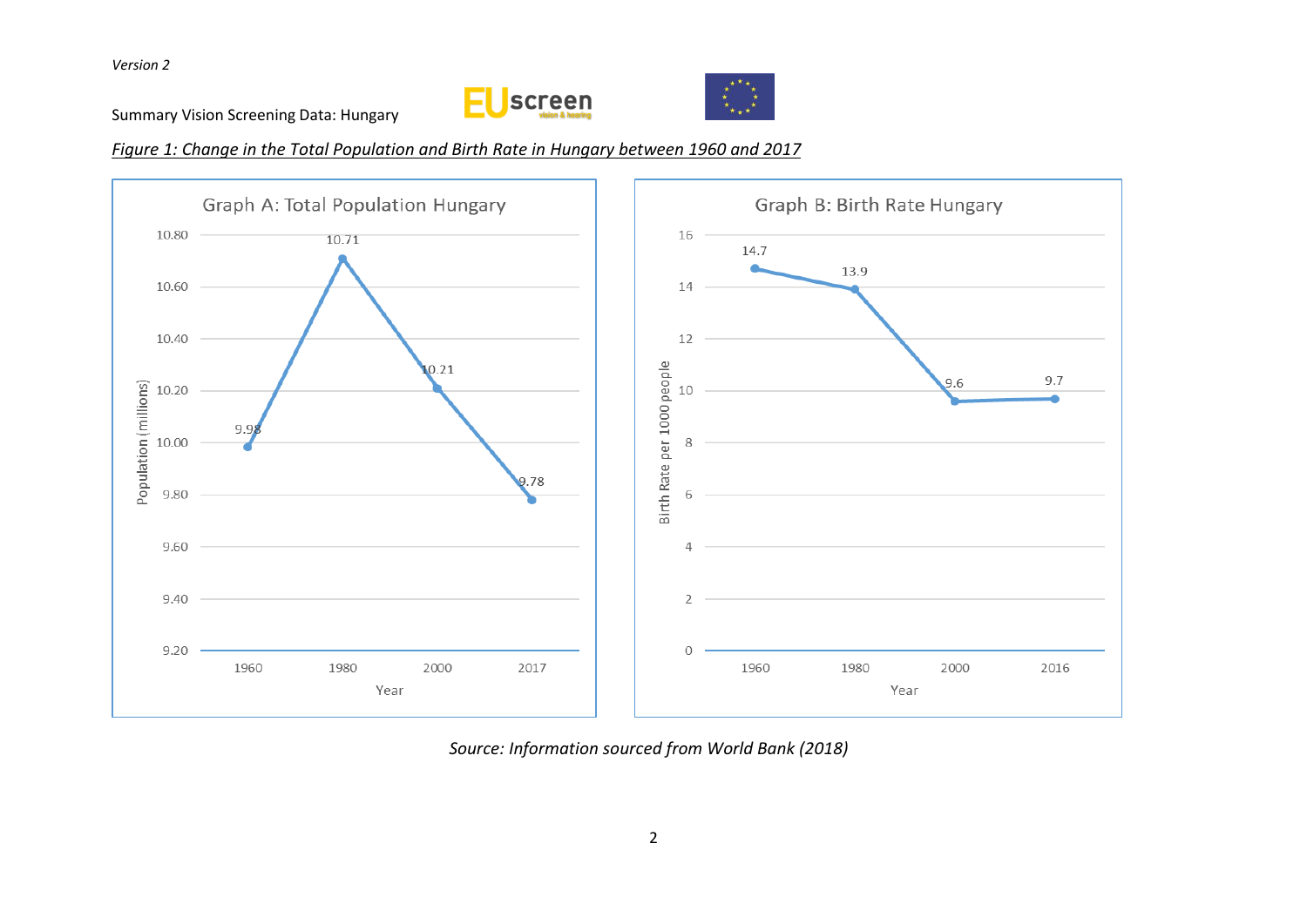



#### <span id="page-8-0"></span>**4 Vision Screening Commissioning and Guidance**

In Hungary, the vision screening programme is embedded into a general preventative child healthcare screening system. The content of the vision screening programme is decided upon by the Ministry of Health and the Hungarian Society of Paediatric Ophthalmology and Strabismology (HSPOS). The programme was implemented, nationally, in 1996 and changed in 2006, however the differences are not described. There are no regional variations between protocols, however, there is no central source of money that is allocated equally and it is not stated which tool is best for screening. Therefore, the quality of the purchased equipment for the visual screening depends on the financial situation of the given area. There are various optotypes used before the age of 4-years, and assessment of presence of refractive error is not available for health visitors or pre-screeners. Pre-screeners and opticians (trained or unqualified individuals) can perform basic visual acuity examination, colour vision test, stereotest, autorefraction in an ophthalmological office or optometry practice. There has been a short educational film for health visitors on how to perform the vision screening; however, it has been noted to contain some testing methods that do not adhere to best practice. For example, during visual acuity testing the film advocates covering one eye with a hand; it is acknowledged that a child is able to "peek" using this technique.

Retinoscopy is available only forsome ophthalmologists, and not performed by paediatricians or health visitors. The ophthalmologists are equipped with traditional handheld retinoscopes. There are autorefractors in many places, but there are no handheld autorefractors in every ophthalmological healthcare institutes (offices/clinics/hospitals).

Screening is conducted in hospitals, child healthcare centres, private clinics, at the child's home, or at school. It is unknown how many vision screening professionals there are in Hungary. There are general professionals that do not screen but could do so with additional training; these include opticians, nurses and orthoptists. There is currently no specific training provided in order to perform vision screening.

Vision screening is funded through national health insurance, and there are companies that provide vision screening for the children of their employees.

The Ministry of Health, Ophthalmological specialty board, HSPOS, Hungarian Society of Paediatricians and the Hungarian Society of Health Visitors all contribute to the revisions which occur every 10 years. There are no methods imposed by the government for quality monitoring of vision screening and there has been no research concerning the vision screening programme, both from a clinical and cost-effectiveness perspective.

There is no central source of money allocated for vision screening, and there is no protocol concerning which tool is most cost-effective for screening; therefore, the quality of the purchased equipment for the visual screening depends on the financial situation of the area.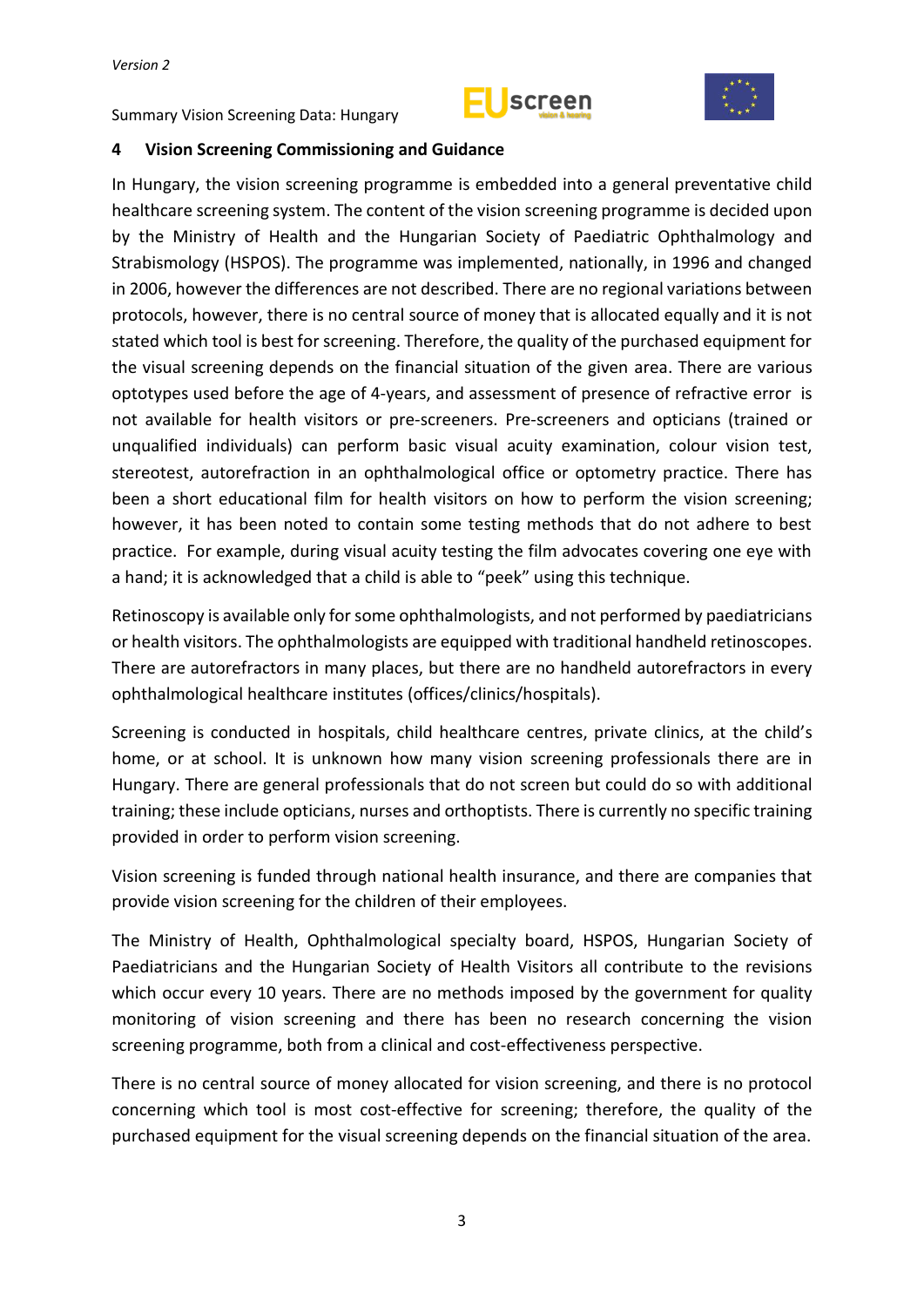Summary Vision Screening Data: Hungary





#### <span id="page-9-0"></span>**5 Screening programme**

The target include first-degree family history of congenital cataract and/or glaucoma, retinoblastoma or metabolic disorder associated with ophthalmic diseases, genetic disorders, reduced visual acuity and strabismus. The health care professionals delivering vision screening, venue for screening and tests used vary depending on the age of the child as shown in Tables 1, 2 and 3 respectively. Specific details of the screening offered within each age group are described more fully in sections 5.1 to 5.4 below.

### <span id="page-9-1"></span>*5.1 Vision screening - Preterm babies*

Preterm babies aged up to the 3 months are screened using eye inspection, fixation, red reflex testing, eye motility, Hirschberg test, retinal examination and pupillary reflexes. These tests are conducted in perinatal intensive care units or in an ophthalmological clinic in a hospital by a paediatric ophthalmologist. Preterm babies are defined as those that are born prior to 32 weeks or weighing less than 1500 grams. Every baby in the perinatal intensive care unit will undergo retinopathy of prematurity (ROP) screening at different time point, dependent upon the gestational week of birth, see Table 4. If the child does not cooperate, screening is repeated once more. The age at which ROP (fundus examination) is conducted for the first time is determined by birth in terms of gestational age (in weeks):

- 22 weeks GA: First fundus examination at 8 weeks
- 23 weeks GA: First fundus examination at 7 weeks
- 24 weeks GA: First fundus examination at 6 weeks
- 25 weeks GA: First fundus examination at 5 weeks
- 26 weeks GA: First fundus examination at 4 weeks
- 27 weeks GA: First fundus examination at 4 weeks
- 28 weeks GA: First fundus examination at 4 weeks
- 29 weeks GA: First fundus examination at 4 weeks
- 30 weeks GA: First fundus examination at 4 weeks
- 31 weeks GA: First fundus examination at 4 weeks

#### <span id="page-9-2"></span>*5.2 Vision screening - Birth to 3 months*

Well, healthy babies up to the age of 3 months are screened using eye inspection, fixation, red reflex testing, Hirschberg test and pupillary reflexes. At this age, vision screening is conducted by a health visitor in either hospitals, child healthcare centres, at the parent's home, a private clinic or at university clinics. Babies are referred after any abnormal test result, or after two inconclusive test results.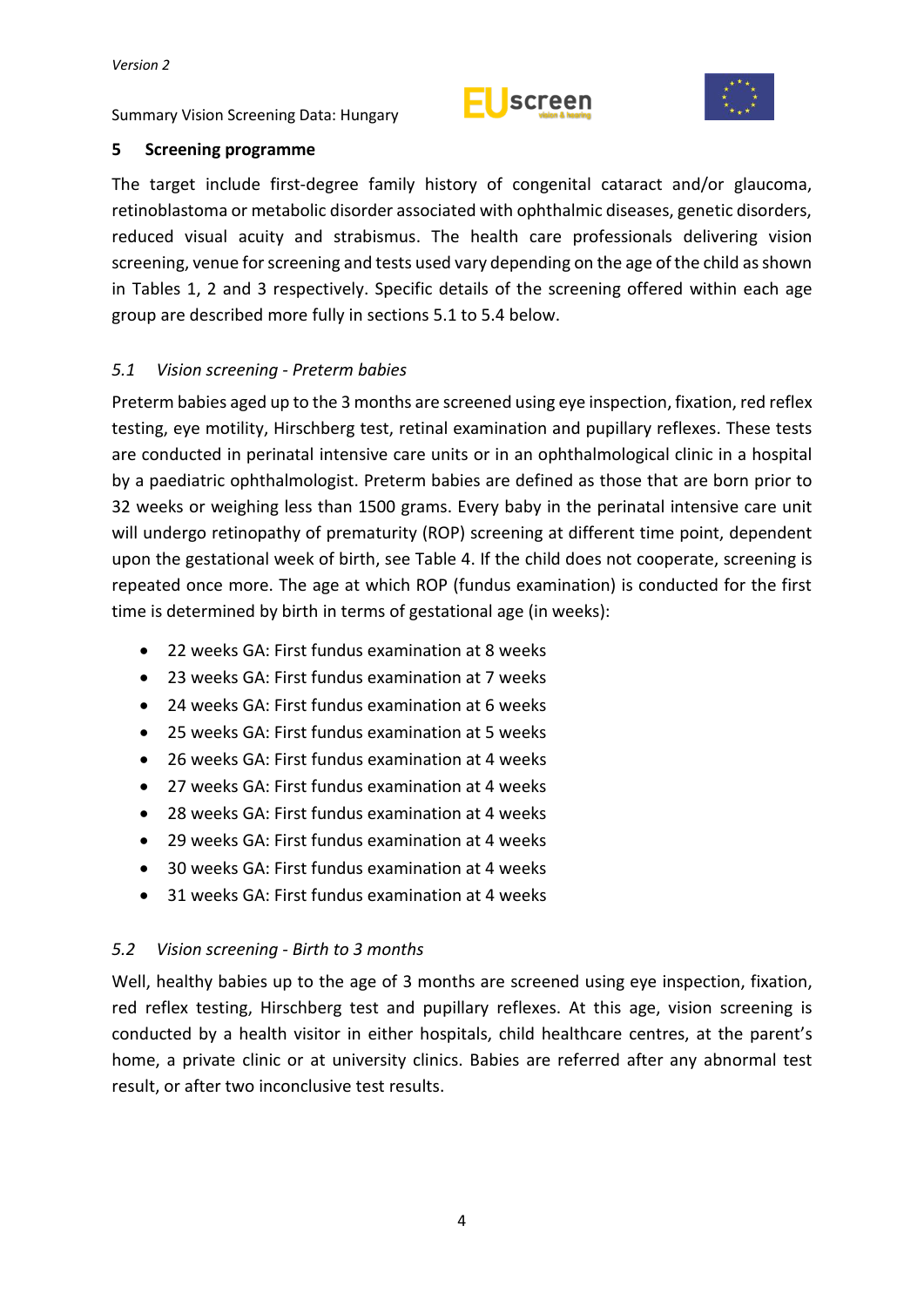



#### <span id="page-10-0"></span>*5.3 Vision screening - 3 months to 36 months*

Children aged 3 to 36 months are screened using eye inspection, fixation, red reflex testing, eye motility, Hirschberg test, pupillary reflexes, cover test, alternating cover test, visual acuity measurement, stereopsis and colour vision. Vision screening is conducted by health visitors in hospitals, or at the home of the family. Parents have the option to take the child directly to a university clinic, ophthalmological clinic or private office. Under such circumstances, the vision screening is conducted by an ophthalmologist, where in most casesthe child undergoes complete paediatric ophthalmic examination. In this setting, the automated screening devices, for example autorefractometers (Retinomax) and hand held automated vision screening devices (mainly PlusOptix) are used. The complete ophthalmological examination is the following: retinal examination (including indirect ophthalmoscopy, slit lamp examination, refractive measurement by retinoscopy, autorefractors or automated vision screening devices.

At ages 3 to 6 months, red reflex testing, cover test, cover-uncover test and eye motility are performed by either an ophthalmologist or health visitor. The ophthalmologist will also perform intraocular structure assessments and a fundus examination. At 2.5 to 3 years of age, visual acuity (VA) is measured for the first time using various optotype charts (Hungarian LogMAR optotype: the cards correspond to only four levels of visual values (both near and at 5 meters: 0.1; 0.3; 0.6 and 1.0 logMAR). Stereopsis (Lang I, II or Randot tests) is assessed at this age. Children are referred after any abnormal test result, or if there are two inconclusive tests due to poor cooperation, and referred if VA is not 1.0 decimal (0.00 logMAR, 6/6 Snellen). For VA testing of school-aged children health visitors use mainly the Hungarian 'Kettesy chart' with numbers and Ammon's sign, from 5 meters. This optotype resembles the linear random E test.

#### <span id="page-10-1"></span>*5.4 Vision screening - 36 months to 7 years*

Children aged between 36 months and 7 years are screened by the same method, venue and examiners as between 3 and 36 months of age. The only difference is that VA is measured from ages 4-5 years using Ammon-sign or numbers. Children are referred after any abnormal test result, or if there are two inconclusive tests due to poor cooperation. Before the age of 4 years, the referral criteria regarding visual acuity is<1.0 decimal (0.00 logMAR, 6/6 Snellen). After age of 4 years, the child will be referred to a complete ophthalmological examination if visual acuity with Ammon sign or Landolt C tests is less than 0.7 decimal (0.15 logMAR 6/8.5 Snellen).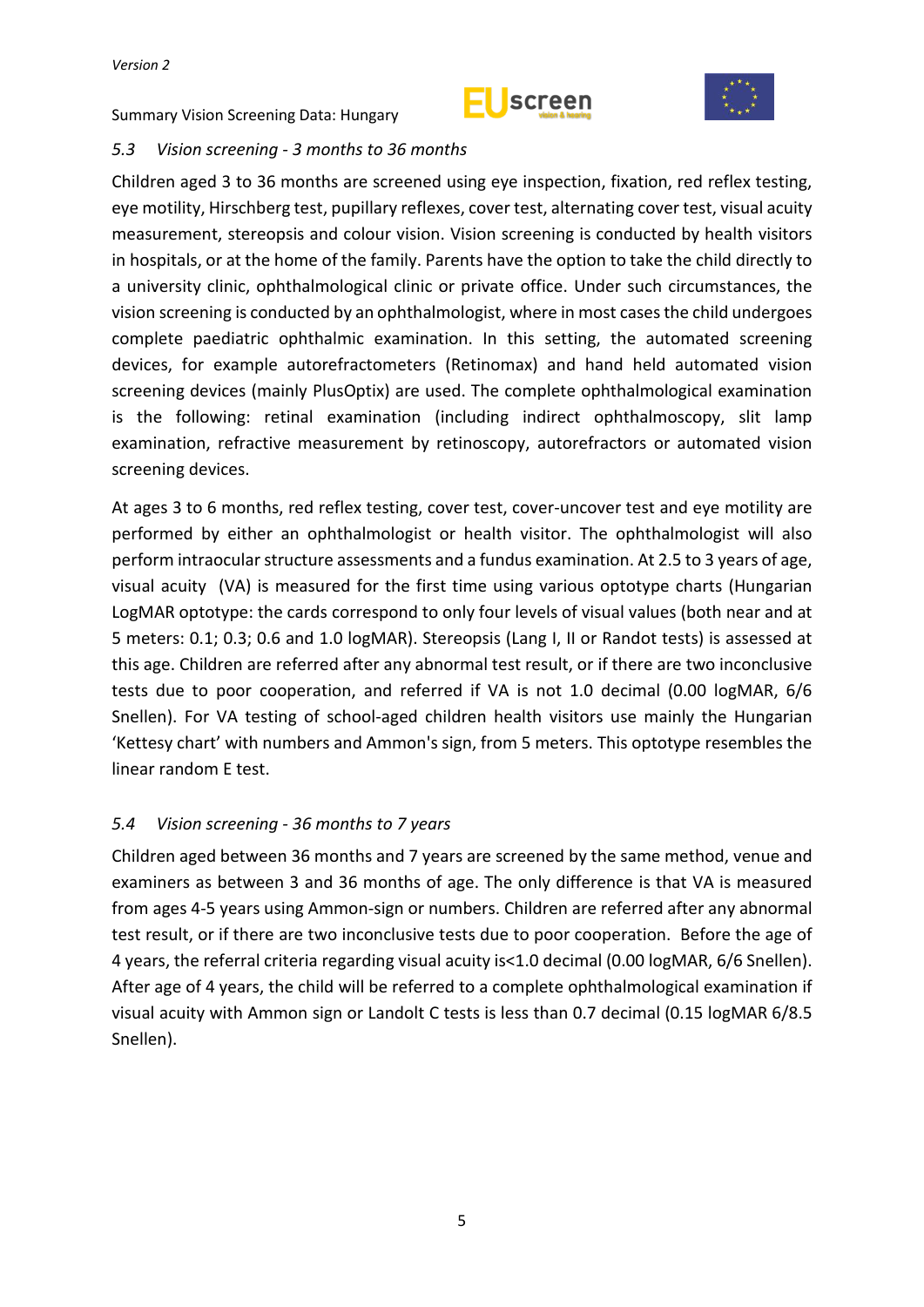Summary Vision Screening Data: Hungary





**Table 1:** Healthcare professionals who conduct vision screening in each age group

| Table 1        | <b>Paediatric Ophthalmologist</b> | <b>Health Visitor</b> | Ophthalmologist          |  |  |
|----------------|-----------------------------------|-----------------------|--------------------------|--|--|
| Preterm babies | ✓                                 | $\pmb{\times}$        | $\pmb{\times}$           |  |  |
| 0 to 3 months  | $\pmb{\times}$                    | ✓                     | ✓<br>Optional            |  |  |
| 3 to 36 months | $\pmb{\times}$                    | ✓                     | $\checkmark$<br>Optional |  |  |
| 3 to 7 years   | $\pmb{\times}$                    | ✓                     | ✓<br>Optional            |  |  |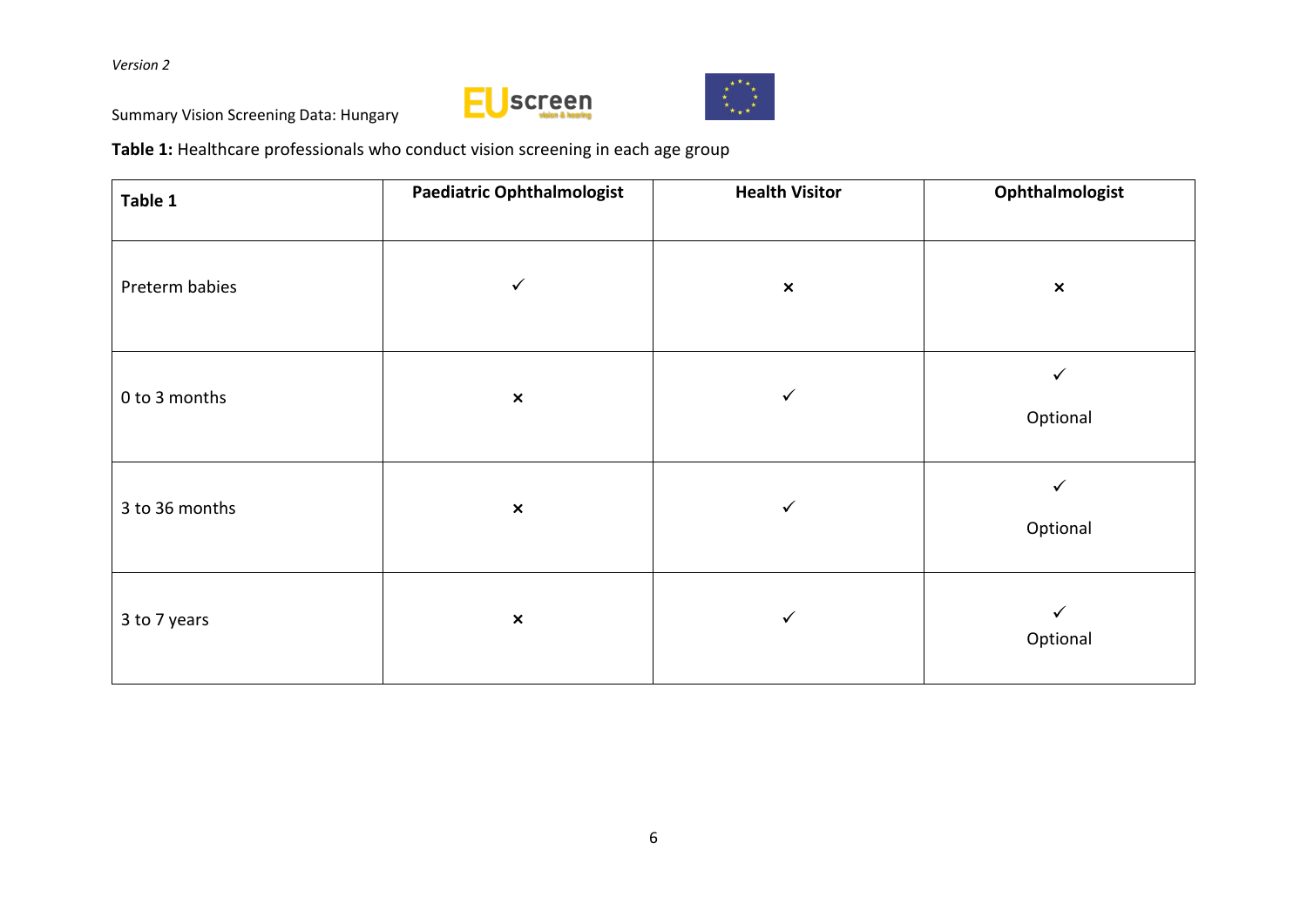



Summary Vision Screening Data: Hungary

**Table 2:** Vision screening tests used in vision screening for each age group

| Table 3                            | E1           | <b>Fix</b>   | <b>RR</b>    | <b>EM</b>    | Hir          | <b>RE</b>      | <b>PR</b>    | <b>CT</b>                 | <b>ACT</b>     | <b>VA</b>                 | <b>SV</b>                 | CV                        | <b>AR</b>                       | AS                              |
|------------------------------------|--------------|--------------|--------------|--------------|--------------|----------------|--------------|---------------------------|----------------|---------------------------|---------------------------|---------------------------|---------------------------------|---------------------------------|
| Preterm<br>babies                  | $\checkmark$ | $\checkmark$ | $\checkmark$ | $\checkmark$ | $\checkmark$ | $\checkmark$   | $\checkmark$ | $\boldsymbol{\mathsf{x}}$ | $\pmb{\times}$ | $\boldsymbol{\mathsf{x}}$ | $\boldsymbol{\mathsf{x}}$ | $\pmb{\times}$            | $\pmb{\times}$                  | $\boldsymbol{\mathsf{x}}$       |
| 3<br>$\mathbf 0$<br>to<br>months   | $\checkmark$ | $\checkmark$ | $\checkmark$ | $\checkmark$ | $\checkmark$ | $\pmb{\times}$ | $\checkmark$ | $\boldsymbol{\mathsf{x}}$ | $\pmb{\times}$ | $\pmb{\times}$            | $\pmb{\times}$            | $\boldsymbol{\mathsf{x}}$ | $\pmb{\times}$                  | $\boldsymbol{\mathsf{x}}$       |
| $\mathbf{3}$<br>36<br>to<br>months | $\checkmark$ | $\checkmark$ | $\checkmark$ | $\checkmark$ | $\checkmark$ | $\pmb{\times}$ | $\checkmark$ | $\checkmark$              | $\checkmark$   | $\checkmark$              | $\checkmark$              | $\checkmark$              | ✓<br>Private<br>only            | $\checkmark$<br>Private<br>only |
| 3 to 7 years                       | $\checkmark$ | $\checkmark$ | $\checkmark$ | $\checkmark$ | $\checkmark$ | $\pmb{\times}$ | $\checkmark$ | $\checkmark$              | $\checkmark$   | $\checkmark$              | $\checkmark$              | $\checkmark$              | $\checkmark$<br>Private<br>only | $\checkmark$<br>Private<br>only |

*Key:*

• El: Eye Inspection; Fix: Fixation; RR: Red Reflex Testing; EM: Eye Motility; Hir: Hirschberg; RE: Retinal Examination; PR: Pupillary Reflexes; CT: Cover Test; ACT: Alternating Cover Test; VA: Visual Acuity; SV: Stereopsis; CV: Colour Vision; AR: Autorefraction; AS: *Automated Screening*

**Table 3:** Location of vision screening for each age group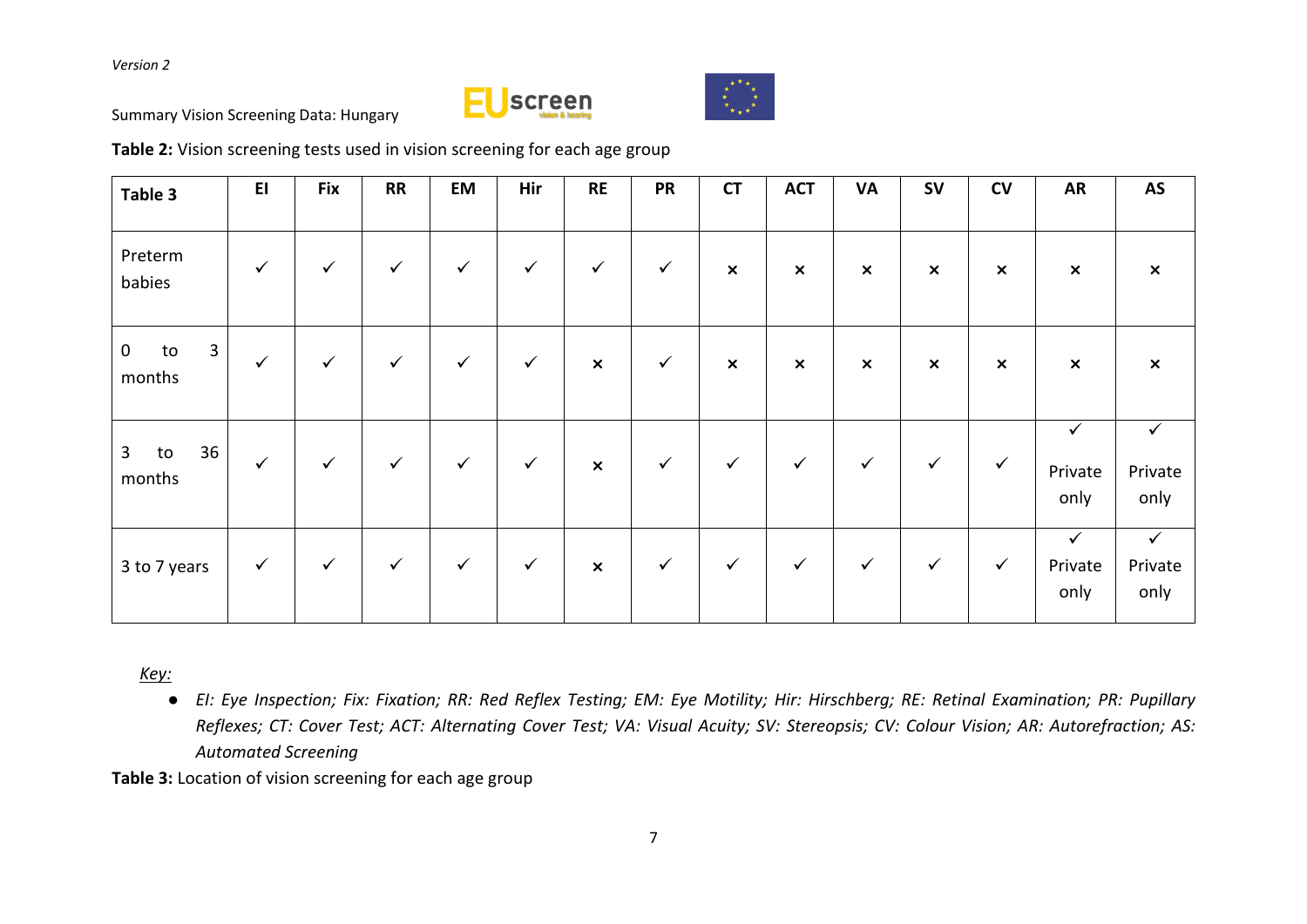Summary Vision Screening Data: Hungary





| Table 2        | Perinatal<br>Intensive<br>care unit | <b>Child Health</b><br><b>Care Centre</b> | Hospital       | <b>University</b><br>clinic | <b>Private clinic</b>    | Home           | Ophthalmological<br>clinic |
|----------------|-------------------------------------|-------------------------------------------|----------------|-----------------------------|--------------------------|----------------|----------------------------|
| Preterm babies | $\checkmark$                        | $\pmb{\times}$                            | $\pmb{\times}$ | $\pmb{\times}$              | $\pmb{\times}$           | $\pmb{\times}$ | $\checkmark$               |
| 0 to 3 months  | $\pmb{\times}$                      | $\checkmark$                              | $\checkmark$   | $\checkmark$                | $\checkmark$             | $\checkmark$   | $\pmb{\times}$             |
| 3 to 36 months | $\pmb{\times}$                      | $\pmb{\times}$                            | $\checkmark$   | $\checkmark$<br>Optional    | $\checkmark$<br>Optional | $\checkmark$   | ✓<br>Optional              |
| 3 to 7 years   | $\pmb{\times}$                      | $\pmb{\times}$                            | $\checkmark$   | $\checkmark$<br>Optional    | $\checkmark$<br>Optional | $\checkmark$   | $\checkmark$<br>Optional   |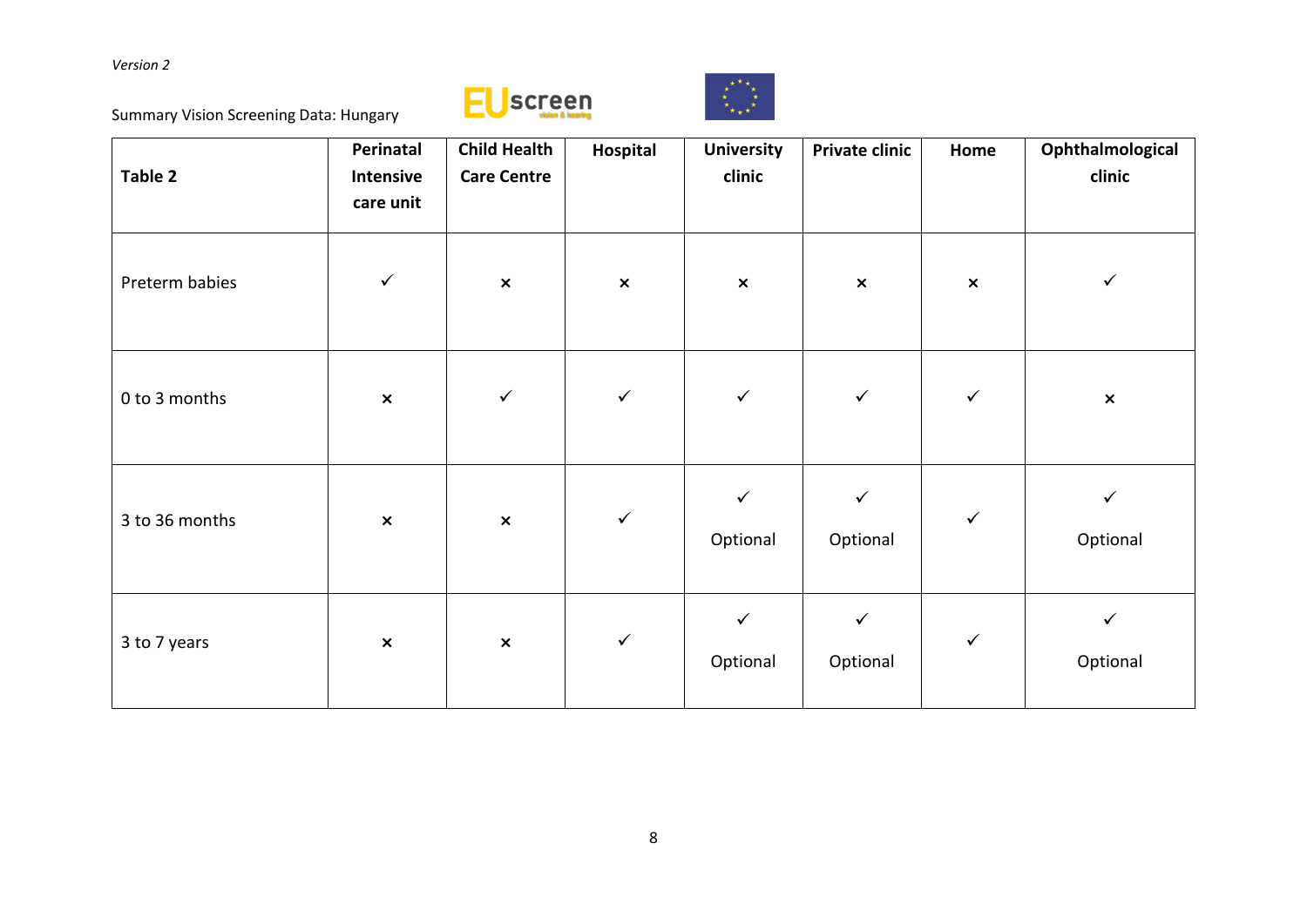Summary Vision Screening Data: Hungary





## <span id="page-14-0"></span>**6 Automated Screening**

Automated vision screening is achieved using handheld, portable devices designed to detect presence of refractive error in infants from 6 months of age. It provides objective results and is used to detect amblyopic risk factors. This differs from other methods used to screen children for amblyopia which focus on detection of the actual condition and the resulting visual loss.

In Hungary, the PlusOptix and Retinomax Autorefractor are used to perform automated refraction screening in a few outpatient and University locations, but mainly in private offices or clinics. The cost of the PlusOptix device, including monitor, power supply, wireless keyboard and mouse, is \$9,985 (8,779 Euros – 13/12/2018). The maintenance costs are not available and neither are the number of years after which it needs replacing.

In Hungary, these tests are conducted as stand-alone tests. There is no nationwide survey or statistics concerning where and how many places are conducting automated screening and the use of this equipment depends on the areas having the tools available. These tests, if available, are used on all ages and doctors decide on referral, based on professional opinion, there are no official guidelines and it depends on the age of the groups and other circumstances (i.e. family history, the presence of strabismus). Failing the visual acuity test is the main referral criteria, therefore, if a child passes that they will not be referred.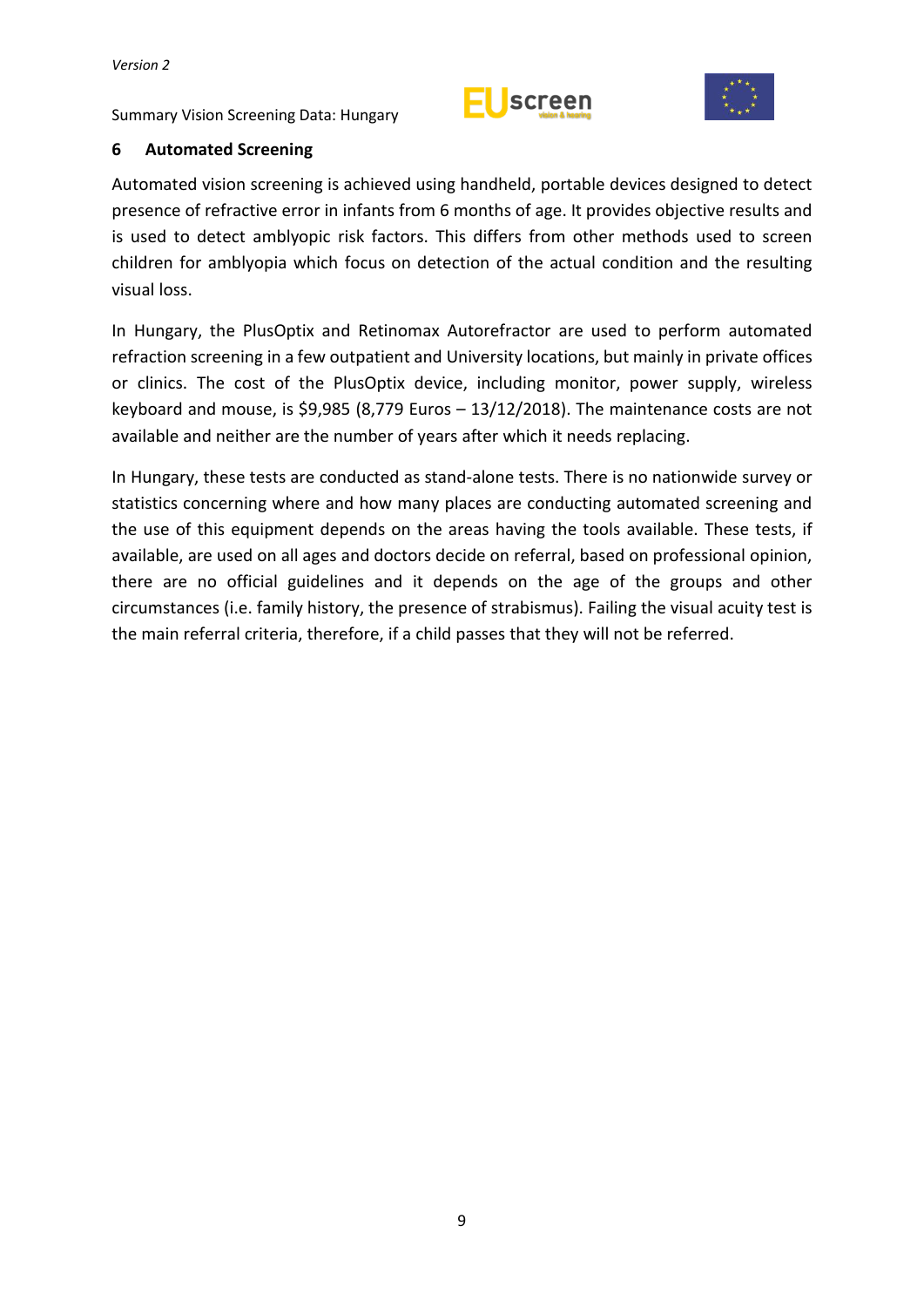



## <span id="page-15-0"></span>**7 Provision for Visually Impaired**

In Hungary, there are three state institutes, one for blind children (this is located in Budapest and is a boarding school), and two for children with visual impairment (one is located in Budapest, and the other in Debrecen). There is also one foundation institute (Pécs) for blind children that isfunded by the church. One hundred and twenty children attend these schools, and there are a maximum of nine children in each class, with an appropriate number of teachers assigned to the classes.

Severely visually impaired children are defined as those with best corrected visual acuity in both eyes of 5/70 (Snellen chart), or one eye 5/50 and 3/50 in the other eye, or one eye 5/40 and the other eye no light perception of anophthalmia, or kinetic perimetry less than 20 degrees on both eyes.

Parents are eligible to receive a nursing fee, which corresponds to an additional family allowance, if the child is permanently ill or severely disabled. In this instance, the family may receive 71.67 Euros per month. Permanently ill or severely disabled children may be provided with a child-care-person, he or she may receive 79.67 Euros per month.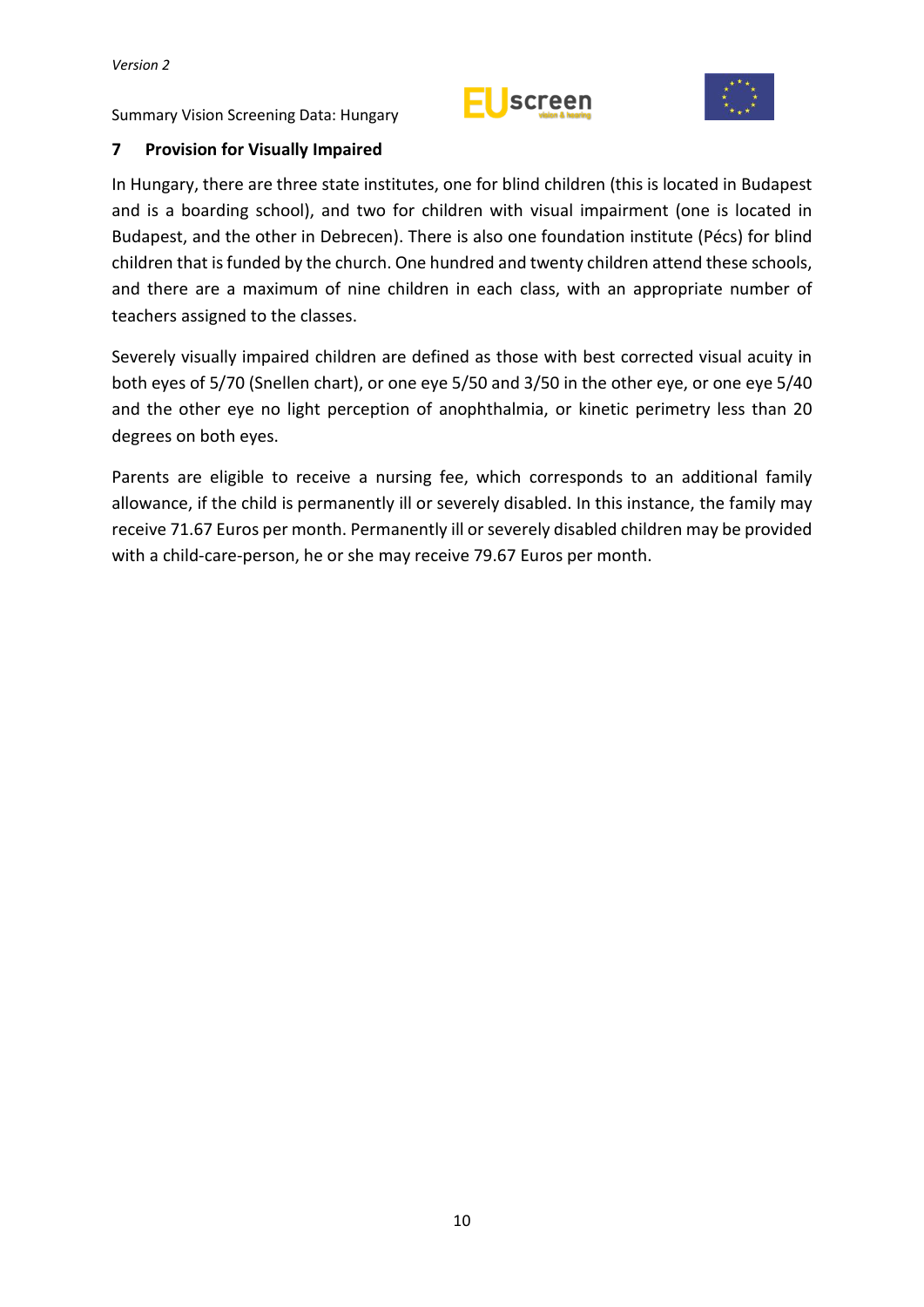



#### <span id="page-16-0"></span>**8 Knowledge of existing screening programme**

#### <span id="page-16-1"></span>*8.1 Prevalence/Diagnosis*

Information on prevalence is listed below (Mave.hu, 2018), however, the number of children this relates to is not clear – although, it is stated that these are from national surveys:

- Congenital cataract: 0.06% (prevalence)
- Retinopathy of prematurity (ROP):
	- o 52% incidence <750 g at birth weight
	- o 32% incidence of 750 to 999 g in birth weight
	- o 15% incidence of 1000-1250 g in birth weight
- Congenital glaucoma: 0.01% (prevalence)
- Retinoblastoma: 0.005% incidence over 15 years of age
- Squinting: 4% (prevalence)
- Amblyopia: 2-3% (prevalence)
- Refractive errors: 9% prevalence between 5 and 17 years
- Myopia: 13% prevalence between 5 and 17 years
- Hypermetropia: 28% prevalence between 5 and 17 years
- There is no data available on the incidence of observed cases of the four types of amblyopia (strabismic, refractive, combined mechanism and deprivation).

## <span id="page-16-2"></span>*8.2 Coverage*

There is no available data on the coverage and attendance of any kind of vision screening before the age of 7 years.

## <span id="page-16-3"></span>*8.3 Screening evaluation*

All children are invited for vision screening by either a health visitor, or a paediatric GP. There is no data available concerning the percentage of compliance with referral after an abnormal screening test result. The percentage of false negatives, false positives, the positive predictive value, the sensitivity and specificity of vision screening are not known

## <span id="page-16-4"></span>*8.4 Treatment success*

If a child isreferred for further diagnostic examination and found to have a visual impairment, ophthalmologists are then only professionals who prescribe glassesfor children under the age of 7 years. Other treatment options include patching, penalisation with glasses, atropine and cataract surgery, where appropriate. It is not clear if all eligible children with vision disorders are treated. It is unknown how many patients are treated for congenital cataract, amblyopia and strabismus per year by orthoptists and/or ophthalmologists.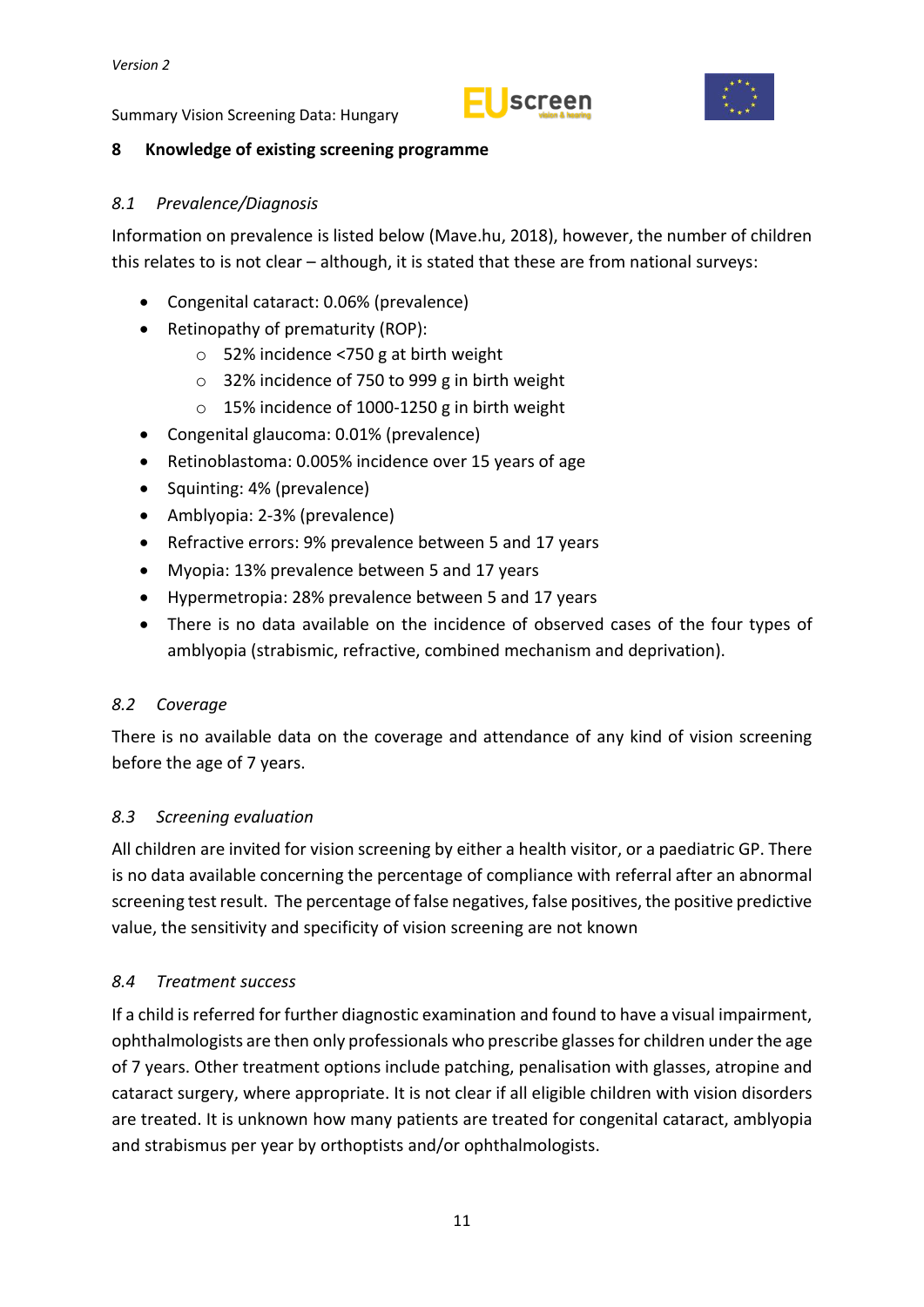



### <span id="page-17-0"></span>**9 Costs of vision screening in children**

#### <span id="page-17-1"></span>*9.1 Cost of vision screening*

The gross salary for vision screening professionals (ophthalmologists) is between 1,088 to 1,643 Euros per month (13,056 to 19,716 Euros per year) and 437 to 1,526 Euros per month (5,244 to 18,312 Euros per year) for health visitors. The salary varies depending on the number of years worked. The salary per hour for health visitors depends on the numbers of patients of the given district. It fluctuates between 4 Euros per hour and 5.8 Euros per hour.

The costs to train general preventative child healthcare screening professionals from leaving secondary education to qualification: the state budget source for education of health visitors is 1,562 Euros per year, per student. The total sum of the four-year education is 6,250 Euros. The flat cost on the faculty of Health Sciences is 7,500 Euros for the four-year education. These are estimates from the president of the Association of the Hungarian Health Visitors; the real/actual costs are not recorded in any health education institutes. The total screening costs per year and the total costs per child per year are not known.

### <span id="page-17-2"></span>*9.2 Cost of treatment for amblyopia*

Patients with refractive and strabismic amblyopia are covered by National Health Insurance, although the parents must buy the prescribed glasses and/or patching. Unfortunately, there is no governmental support for the prescribed glasses, and the cost is often an issue for the families. There is governmental support for the prescribed patching. The costs of patching are estimated at 0.33 EUR/ patch /day. There is no other available data concerning the costs of amblyopia treatment. The parents can decide whether to go to a private clinic or to institutes covered by the National Health Insurance. Due to the lack of a prescreening referral system, every patient can enter directly into hospitals or clinics covered by the National Health Insurance, which is a big burden for these institutes.

There is no specific available data in Hungary, but the estimated cost of amblyopia treatment, based on attached pay-off numbers to a child's medical report is as follows:

The one-time full examination of an amblyopic child= 2,791 German points. Using the National Health Insurance determined multiplier, the 2791 points equate to 6078 Hungarian Forint (HUF), which equates to 8.73 Euros. A child with severe amblyopia is seen about 4 times per year, so the annual cost is estimated at 74.92 Euros.

#### <span id="page-17-3"></span>*9.3 Cost of Treatment for strabismus*

The estimated costs of strabismus surgery, including follow-up are based on an inpatient record detailing 198,000 HUF (609 Euros). The cost of strabismus surgery (with anesthesia) is 311 Euros.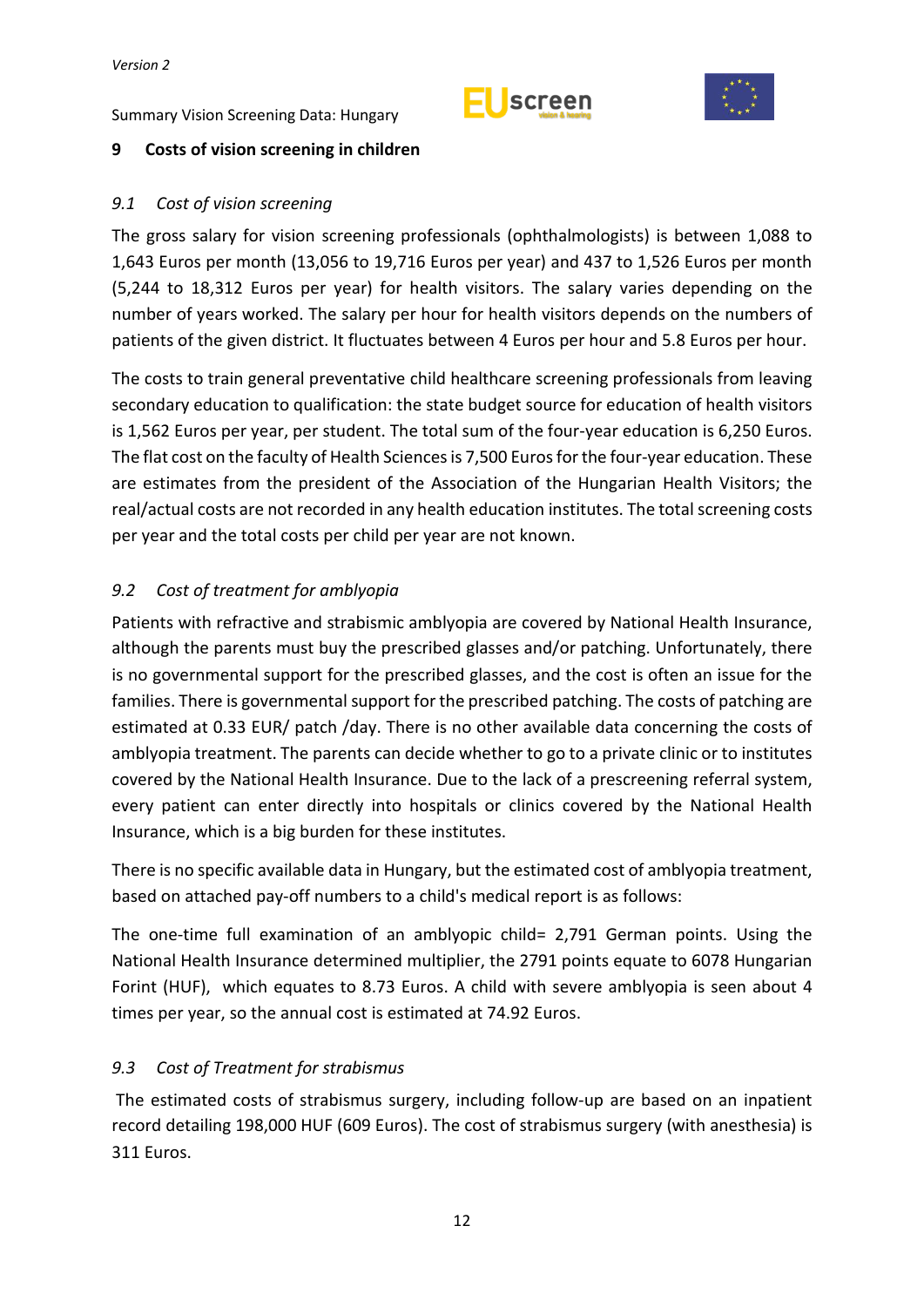



## <span id="page-18-0"></span>*9.4 Cost of treatment for cataract*

The costs of cataract surgery is 736 Euros and the anaesthesia is further 172 Euros, however, the cost of follow-up of the deprivation amblyopia is not known.

Vision screening is free of charge to parents and there are no rewards for attendance or penalties for non-attendance.

The glasses are very expensive for a considerable number of families as the level of state financial support for this is very low. In exceptional cases, it is possible to request support for the purchase of very expensive and high strength glasses or contact lenses. Many citizens cannot afford the treatment options. The travel to an ophthalmologist from a small village or small town, where there is no eye specialist, is not funded by the state. There are opticians, volunteer aid organisations who try to help this population in campaigns. Other issues are considered in terms of non-compliance to treatment such as glasses and patches.